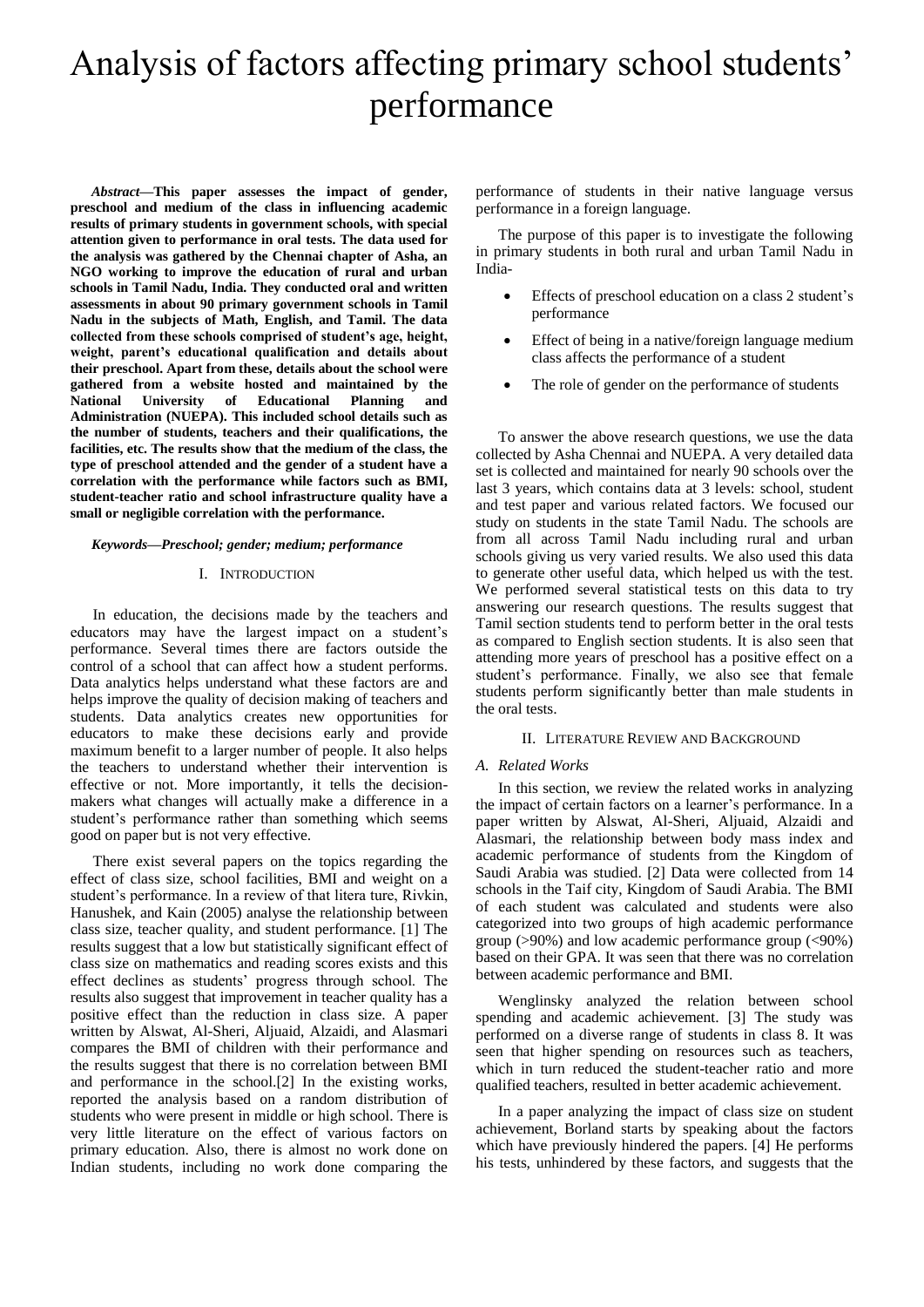relationship between academic performance and class size is not only non-linear but also non-monotonous.

Though these papers are extremely informative, they fail to answer a few questions. All these papers work on a dataset which doesn't contain primary school students. There is almost no paper written about education in India and therefore fail to analyse the dynamic of teaching in native language vs foreign language. We try to answer these questions in our paper.

### *B. Asha Foundation*

Asha was founded in the United States by a group of students interested in helping their home country, India. [5] The organization grew and spread to Canada, Singapore, and of course India, having nearly 60 chapters. Asha is also registered as a public charitable trust in India.

Several projects in Chennai and vicinity have been funded by Asha chapters. They are actively executing about 10 projects which together support more than 80 schools, and provide scholarships for over 100 students. They have been raising funds for these from individual donations, donations from corporations and organizations as well as from other Asha chapters. Asha collects relevant data such as height, weight, etc. which helped us with this study. Asha provides its own assessment several times a year to check the performance of the students. We used these test scores to perform our analyses for this paper. The Asha volunteers collect the data and update the database themselves.

#### *C. DISE Data*

To improve the educational statistics scenario in India, a pilot project was initiated at the National Institute of Educational Planning and Administration (NIEPA) in 1995. This project was provided with financial assistance from ICEF. The goal of the project was to examine issues related to the identification of data needs, processes and procedures for data collection, developing a framework for data flows and computerization, and facilitating the use of educational indicators in planning, management, monitoring, and evaluation. The first database, named as District Information System for Education (DISE), was released in 1995. The data collection process is expanded to include more schools over the years. A total of 604 districts across 35 States and UTs have been covered under DISE during 2005-06. [6]

The data provided by DISE includes key data on elementary education in terms of the number of schools, enrolment, and teachers; examination results for the previous academic session for the terminal classes at primary and upper primary levels of education; sex-wise enrolment of children with disabilities at primary and upper primary levels; enrolment by the medium of instruction and by school category, performance indicators in terms of school category; enrolment distribution: total, scheduled castes and scheduled tribes, percentage female enrolment; classrooms; dropout rate, quality indicators according to the category of schools, teacher-pupil ratio; blackboard and building; students classroom ratio, etc..

We used DISE data in our analysis. The data at the school level is extracted from a website maintained by the National University of Educational Planning and Administration (NUEPA). We used the data from District Information System for Education (DISE) database. The DISE data were preprocessed for our analysis.

#### III. DESIGN METHODOLOGY

The first few years of a child's life are supposed to be the most important years in the cognitive, motor, social and emotional development of a person's life cycle. To measure this, ASER Centre, which is a part of an NGO called Pratham, has been organizing tests using a common metric to ensure that students reach a basic level which is required. [7] This has proved to be an effective tool in seeing whether the several schemes implemented by the government are actually having an effect on a child's performance. According to ASER, a child's development can be measured by checking the competency in four domains: early language acquisition, early numeracy skills, cognitive abilities, and social and emotional learning. ASER designs its papers in such a way that it tests these skills and hence provides us with a good way to measure oral skills. Asha Chennai uses the test prepared by ASER to test the student's skills in both the oral tests as well as the written tests.

Along with these test scores, a very detailed data set is collected and maintained for nearly 90 schools over the last 3 years by Asha Chennai which has data at 3 levels: school, student and test paper. The data is collected by Asha volunteers in each school. We worked with Asha Chennai chapter which is present in the state Tamil Nadu to get data from all over the state, including both rural and urban schools. This gives us a very distributed dataset and hence we see varied results.

The dataset is divided into 3 main levels: school, student and test level. Firstly, at the school level, there is data such as scheduled caste percentage, scheduled tribe percentage, girl percentage, number of teachers, number of students and RTE score which is a marker out of 10 on how good the facilities such as Ramp, Playground, Boundary Wall, Drinking Water, Boys Toilet, Girls Toilet, Library, Pupil-teacher ratio, Student-Classroom ratio and Teacher-Classroom Ratio are. This data is collected directly from the DISE data and included in the database. It also contains the details of every section in the school along with the medium followed, the teacher in charge, and the percentage of girls and the average performance of the class. This data is calculated using the student's gender information. Then, at the student level, the dataset provides information on various topics such as individual performance of students along with details about their parents' education, preschool details, height, weight, and DOB. It also tells his section in class and hence the details of their class.

Finally, at the test level, there are details of every question answered by a student along with the response of the student, details of the question paper and the level of the student in the oral scale. The data contain test scores spanning grades 1 through 5 for the years 2016, 2017 and 2018.

#### *A. Oral Analysis*

The scores are based on the performance of the students in the 3 fields - Reading, Arithmetic, and English. Each section is graded out of 10 marks and split equally based on the number of levels. Table 1 shows how the grading is done based on the level of the student in each of the subjects.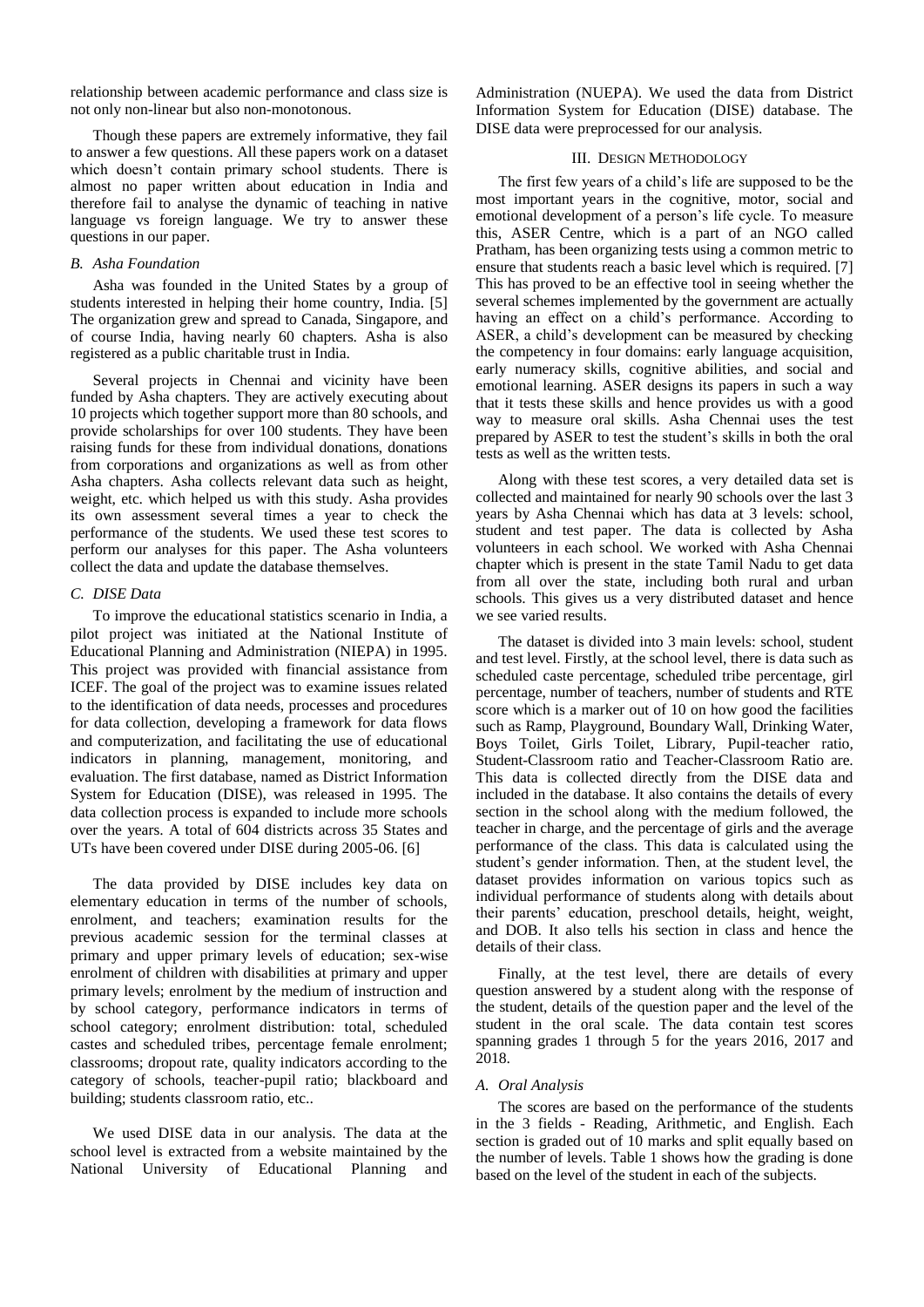A student's score is added up and then the percentage is calculated based on the number of tests they have written. For example, if a student is at one digit no in arithmetic, word in reading and small letter in English his score is  $1.66+5+3.33 = 9.99$ . The percentage is  $9.99/30 * 100 =$ 33.33%. If a person writes only 2 tests, his score is calculated out of 20. We used an absolute grading to calculate the oral test scores. This lets us compare the performance of students across schools but it doesn't let us compare the performance across classes because the oral ability of a student improves with age.

TABLE I. ORAL SCORE DISTRIBUTION

| <b>Arithmetic</b>          | <b>Reading</b>   | <b>English</b>              |
|----------------------------|------------------|-----------------------------|
| Pre number $-0$            | Pre letter - $0$ | Pre letter - $0$            |
| One digit number -<br>1.66 | Letter $-2.5$    | Capital letter - 1.66       |
| Two digit number -<br>3.33 | Word $-5$        | Small letter - 3.33         |
| Addition - 5               | Sentence - 7.5   | Read words - 5              |
| Subtraction - 6.66         | Paragraph - 10   | Understand words -<br>6.66  |
| Multiplication - 8.33      |                  | Read sentence - 8.33        |
| Division - 10              |                  | Understand sentence -<br>10 |

#### IV. RESULTS

#### *A. Effect of preschool on class 2 performance*

To see the impact of preschool on a student's performance, we checked and performed tests on the performance of class 2 students. We had a dataset of 657 students in class 2 out of which there were 467 balwadi students and 132 KG students. There were also 58 students who didn't attend any form of preschool. We made 2 groups, students who went to balwadis and students who went to KG. Balwadis are smaller education centers present in almost every district in India. They focus on activities which help in early development and very little on math and English. KG, on the other hand, starts teaching kids basic math, English and Tamil, in this case.

Mann Whitney U test was used to verify the null hypothesis. We used Mann-Whitney U test because the distribution of the data was not normal and the number of values in each group was different. The null hypothesis was that the mean scores of Balwadi and KG students are equal. We took a two-tailed significance level at 5%. From the data, it can be concluded that the performance of the students who attended KG is significantly better than the students who attended balwadis (U = 35214.00, p = 0.0000181232, Z = -4.287). We see that the performance of the students who attended KG is significantly better than students who went to balwadis and the null hypothesis is not true. This suggests

that students attending more years of preschool perform better and preschool plays a major part in the performance of students at the primary level. On checking, it is seen that students from both balwadis and KG perform significantly better than students who haven't attended either. This indicates that preschool education is extremely important in any form.

#### *B. Effect of being in a Tamil/English section*

The average performance of every section was calculated and it was divided into two parts- Tamil and English sections. It is very common to see schools in India teaching in the language prevalent in the region, in this case, Tamil. We have a total of 479 class sections which were used for this test, of which 302 are Tamil and 177 are English. The average oral test scores of each of the classes were calculated.

Mann Whitney U test was performed to check the null hypothesis that the performance in English and Tamil sections is equal. It was used because the distribution of the performances was not normal and the groups have an unequal number of sections. We took it to be a two-tailed significance level at 5%. It was seen that the performance of the Tamil sections was significantly better than the performance of the English sections in 2016 ( $U = 8370.50$ , p  $= 0.016$ , Z = 2.410) and 2017 (U = 18838.50, p = 0.0012, Z = 3.245). The disparity between Tamil and English sections reduced in 2018 and the result was considered to be equal in 2018 (U = 28019, p = 0.3769, Z = 0.884). Though written and oral scores show a positive correlation, it is seen that Tamil students perform comparatively better than the English students in the oral tests. Finally, it is also seen that the average score of the students is also increasing over the years.

## *C. Role of gender on a student's performance*

The oral scores of the students were divided into two groups based on the gender of the students. There were a total of 4155 students of which 2167 were girls and 1988 were boys. The individual oral test scores were used for this test.

Mann Whitney U test was performed on the scores since the distribution of the scores was not normal and the number of students weren't equal. The null hypothesis was that the performance of the female students was equal to the performance of male students. We took a two-tailed significance level at 5%. From this data, it can be concluded that the performance of girls was significantly better than the performance of boys (U = 2356098.00, p = 1.39302e-7, Z = 5.266). It was seen that the performance of girls was significantly better than the performance of boys in all the years the test was taken. The null hypothesis was not true. The difference between the mean of the scores of the girls and the boys reduced from 2017 to 2018. Since the difference between the scores of both genders is decreasing, it is also seen that the male students are slowly catching up to the female students.

#### V. DISCUSSION

From our tests, we can conclude that going for preschool definitely increases the chance of a student performing better in the primary years, students in Tamil medium schools tend to perform better than their English peers, and female students tend to perform better at the primary level. Also,